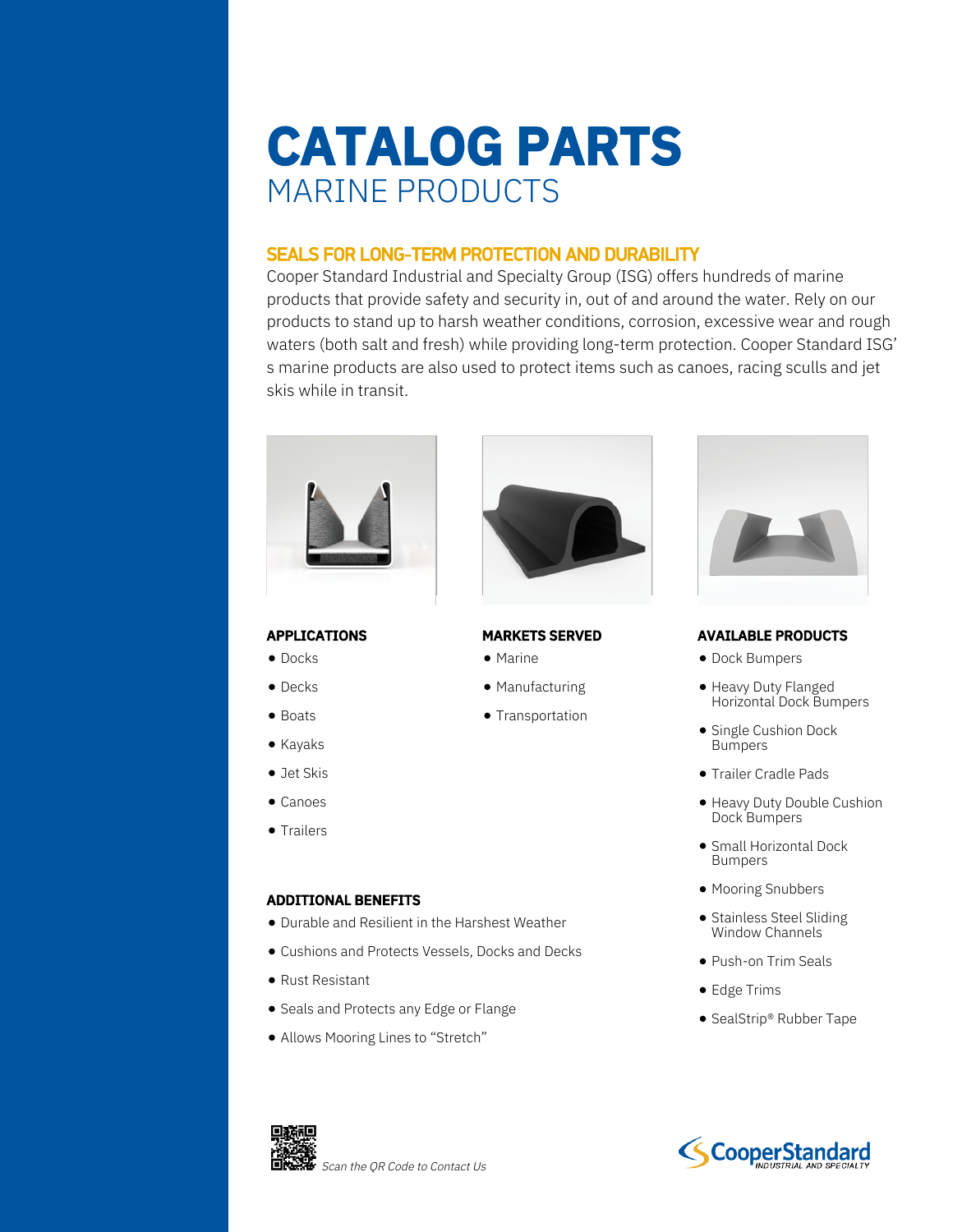# **CATALOG PARTS** GARAGE DOOR WEATHERSTRIPS

# EFFECTIVE, TROUBLE-FREE WEATHERSTRIPPING AND THRESHOLDS

The original weatherstrip for the bottom of wood and steel overhead garage doors, Cooper Standard Industrial and Specialty Group (ISG)'s StanStrip® is used on tens of thousands of overhead garage doors throughout North America. Our sponge unicell and dense EPDM rubber materials provide a shock-absorbing seal that keeps out weather, pests and dirt while cushioning the impact of a closing garage door. To ensure a complete garage door seal, our Garage Door Thresholds also keep the elements out and keep garage interiors cleaner.





### APPLICATIONS

- Garage Doors
- Garage Floors

### MARKETS SERVED

- Marine
- Construction
- Garage Door Installation

#### AVAILABLE PRODUCTS

- StanStrip® (EPDM Dense Rubber Compound)
- Unicell (Premium Ouality Astragal Sponge Rubber)
- Garage Door Threshold (EPDM Dense Rubber Compound\*)

\*Needs to be glued to the garage floor using a heavy-duty adhesive.

## ADDITIONAL BENEFITS

- Quick and Easy to Install
- Keeps out Weather, Dirt and Pests
- **Stays Soft even During Temperature Extremes**
- Tough Exterior and Long-lasting Material Reduce Customer Complaints
- **Inventory for Immediate Shipment**
- **•** Stays Where it is Installed and Will Not Crack, Move or Shatter



Scan the QR Code to Contact Us